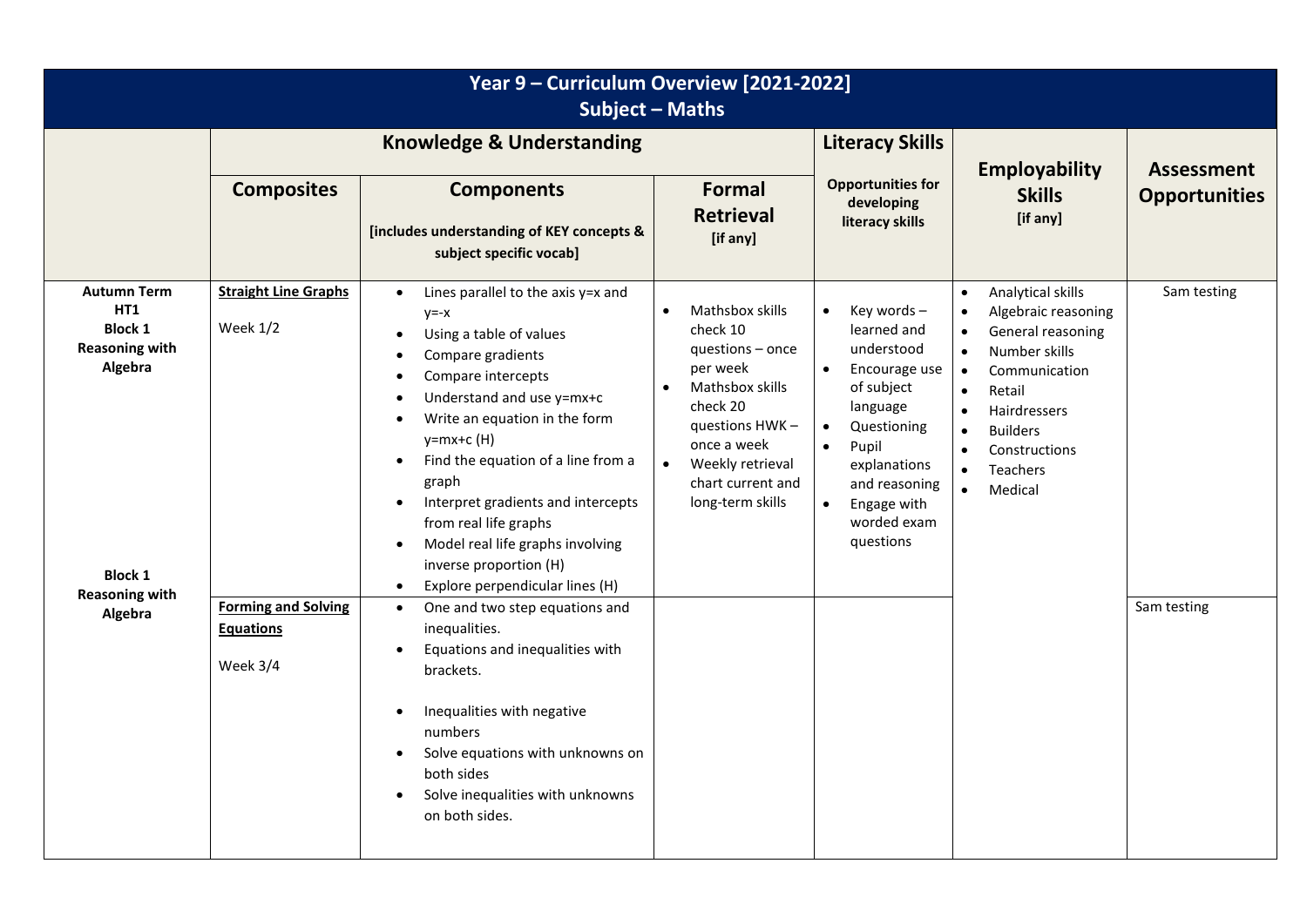|                                                                                   | <b>Testing Conjectures</b>                             | Factors multiples and primes<br>$\bullet$                                                                                                                                                                                                                                                                                                                                                                                                                                                                                                                                               |  |                                                                                                                                     | Sam testing                     |
|-----------------------------------------------------------------------------------|--------------------------------------------------------|-----------------------------------------------------------------------------------------------------------------------------------------------------------------------------------------------------------------------------------------------------------------------------------------------------------------------------------------------------------------------------------------------------------------------------------------------------------------------------------------------------------------------------------------------------------------------------------------|--|-------------------------------------------------------------------------------------------------------------------------------------|---------------------------------|
| <b>Block 1</b><br><b>Reasoning with</b><br>Algebra                                | Week 5/6                                               | True or False<br>$\bullet$<br>Always sometimes never<br>$\bullet$<br>Show that<br>$\bullet$<br>Conjectures about number<br>$\bullet$<br>Expand a pair of binomials<br>$\bullet$<br>Conjecture with algebra<br>$\bullet$<br>Explore the 100 squares grid<br>$\bullet$                                                                                                                                                                                                                                                                                                                    |  |                                                                                                                                     |                                 |
| HT <sub>2</sub><br><b>Block 2</b><br>Constructing in 2 and 3<br><b>Dimensions</b> | 3 Dimensional<br><b>Shapes</b><br>Week 7/8/9           | Know names of 2D and 3D shapes<br>$\bullet$<br>Recognise prisms including<br>$\bullet$<br>language of vertices and edges<br>Accurate nets of cuboids and other<br>$\bullet$<br>3D shapes<br>Sketch and recognise the nets of<br>$\bullet$<br>cuboids and other 3D nets<br>Plans and elevations<br>$\bullet$<br>Find area of 2D shapes<br>$\bullet$<br>Surface area of cubes and cuboids<br>$\bullet$<br>Volume of cubes and cuboids<br>$\bullet$<br>Volume of other 3D shapes-prisms<br>$\bullet$<br>and cylinders<br>Explore volumes of cones<br>$\bullet$<br>pyramids and spheres (H) |  | Statistician<br>$\bullet$<br>Data Analyst<br>Law                                                                                    | Sam testing                     |
| <b>Block 2</b><br>Constructing in 2 and 3<br><b>Dimensions</b>                    | <b>Construction and</b><br>congruency<br>Week 10/11/12 | Draw and measure angles<br>$\bullet$<br>Construct and interpret scale<br>$\bullet$<br>drawings<br>Locus of distance from a point.<br>$\bullet$<br>Locus of distance from a straight<br>$\bullet$<br>line.<br>Locus equidistant from two points.<br>$\bullet$<br>Construct a perpendicular bisector<br>$\bullet$<br>Construct a perpendicular from a<br>$\bullet$<br>point.<br>Construct a perpendicular to a<br>$\bullet$<br>point.<br>Locus of distance from two lines<br>$\bullet$<br>Construct an angle bisector.<br>$\bullet$<br>Construct triangles from given<br>information      |  | Engineering<br>$\bullet$<br>and<br>architecture<br>and planning<br>Number skills<br>involved in<br>many areas of<br>different work. | Sam testing<br>End of term test |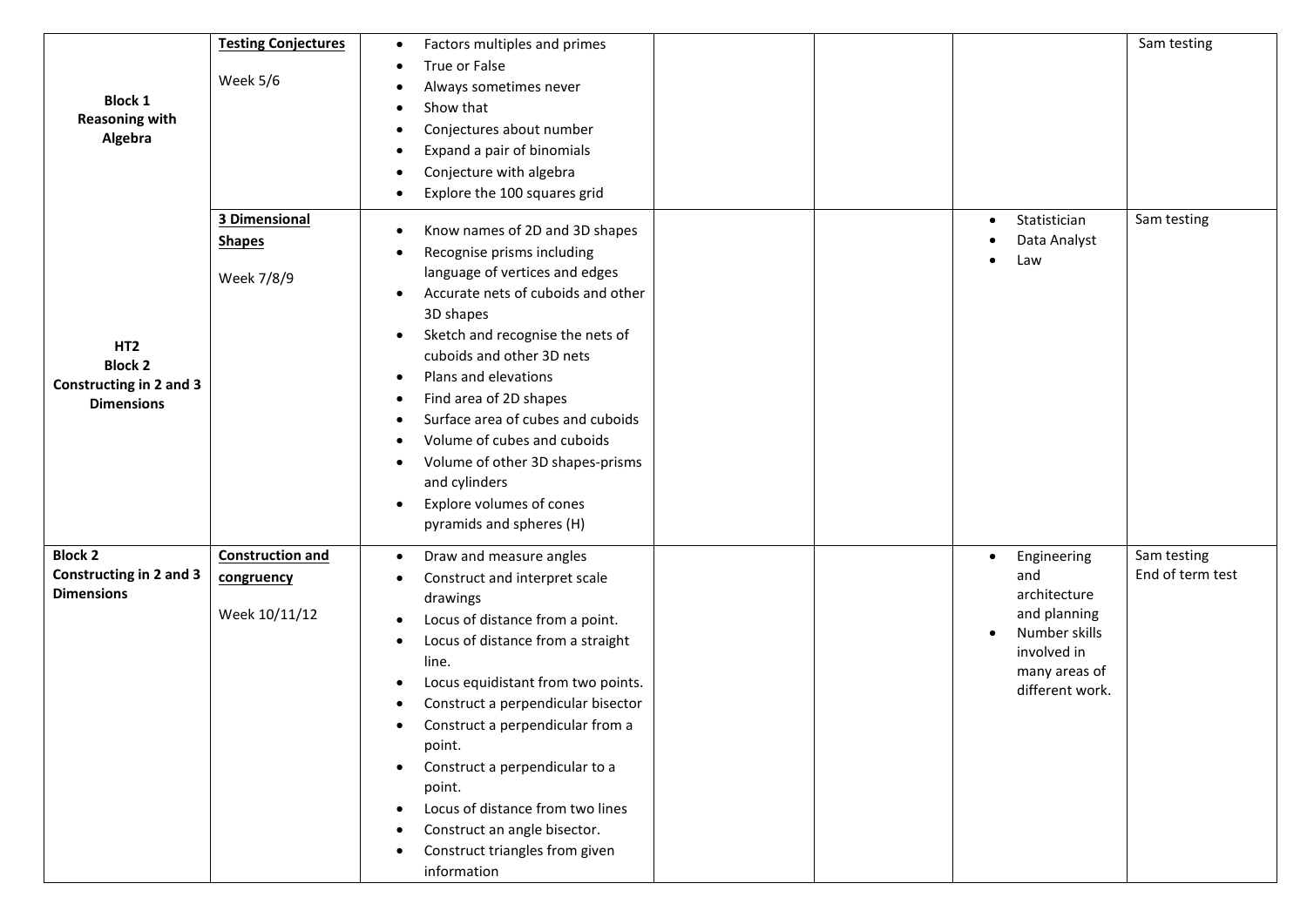| <b>Spring Term</b><br>HT3<br><b>Reasoning with</b><br>number | <b>Numbers</b><br><b>Week 1,2</b><br><b>Using percentages</b> | Identify congruent figures<br>$\bullet$<br>Explore congruent triangles<br>$\bullet$<br>Identify congruent triangles<br>$\bullet$<br>Integers, real and rational<br>$\bullet$<br>numbers<br>Understand and use surds<br>$\bullet$<br>Work with directed numbers<br>Solve problems with integers<br>$\bullet$<br>Solve problems with decimals<br>$\bullet$<br>HCF and LCM<br>$\bullet$<br>Adding and subtracting fractions<br>$\bullet$<br>Multiplying and diving fractions<br>$\bullet$<br>Solve problems with fractions<br>$\bullet$<br>Numbers in standard forms<br>Use the equivalence of fractions,<br>$\bullet$<br>decimals, and percentages | Mathsbox skills<br>$\bullet$<br>check 10<br>questions - once<br>per week<br>Mathsbox skills<br>$\bullet$<br>check 20<br>questions HWK-<br>once a week<br>$\bullet$<br>Weekly retrieval<br>chart current and<br>long-term skills | Key words-<br>$\bullet$<br>learned and<br>understood<br>Encourage use<br>$\bullet$<br>of subject<br>language<br>Questioning<br>$\bullet$<br>Pupil<br>$\bullet$<br>explanations<br>and reasoning<br>Engage with<br>$\bullet$<br>worded exam<br>questions | Sam testing<br>Sam testing |
|--------------------------------------------------------------|---------------------------------------------------------------|--------------------------------------------------------------------------------------------------------------------------------------------------------------------------------------------------------------------------------------------------------------------------------------------------------------------------------------------------------------------------------------------------------------------------------------------------------------------------------------------------------------------------------------------------------------------------------------------------------------------------------------------------|---------------------------------------------------------------------------------------------------------------------------------------------------------------------------------------------------------------------------------|---------------------------------------------------------------------------------------------------------------------------------------------------------------------------------------------------------------------------------------------------------|----------------------------|
|                                                              | Week 3,4                                                      | Calculate percentage increase and<br>$\bullet$<br>decrease<br>Express change as a percentage<br>$\bullet$<br>Solve reverse percentage<br>problems<br>Recognise and solve percentage<br>problems<br>Solve problems with repeated<br>$\bullet$<br>percentage change                                                                                                                                                                                                                                                                                                                                                                                |                                                                                                                                                                                                                                 |                                                                                                                                                                                                                                                         |                            |
|                                                              | <b>Maths and Money</b><br>Week 5,6                            | Solve problems with bills and bank<br>$\bullet$<br>statements<br>Calculate simple interest<br>$\bullet$<br>Calculate compound interest<br>$\bullet$<br>Solve problems with Value Added<br>$\bullet$<br>Tax<br>Calculate wages and taxes<br>$\bullet$<br>Solve problems with exchange<br>rates<br>Solve unit pricing problems<br>$\bullet$                                                                                                                                                                                                                                                                                                        |                                                                                                                                                                                                                                 |                                                                                                                                                                                                                                                         | Sam testing                |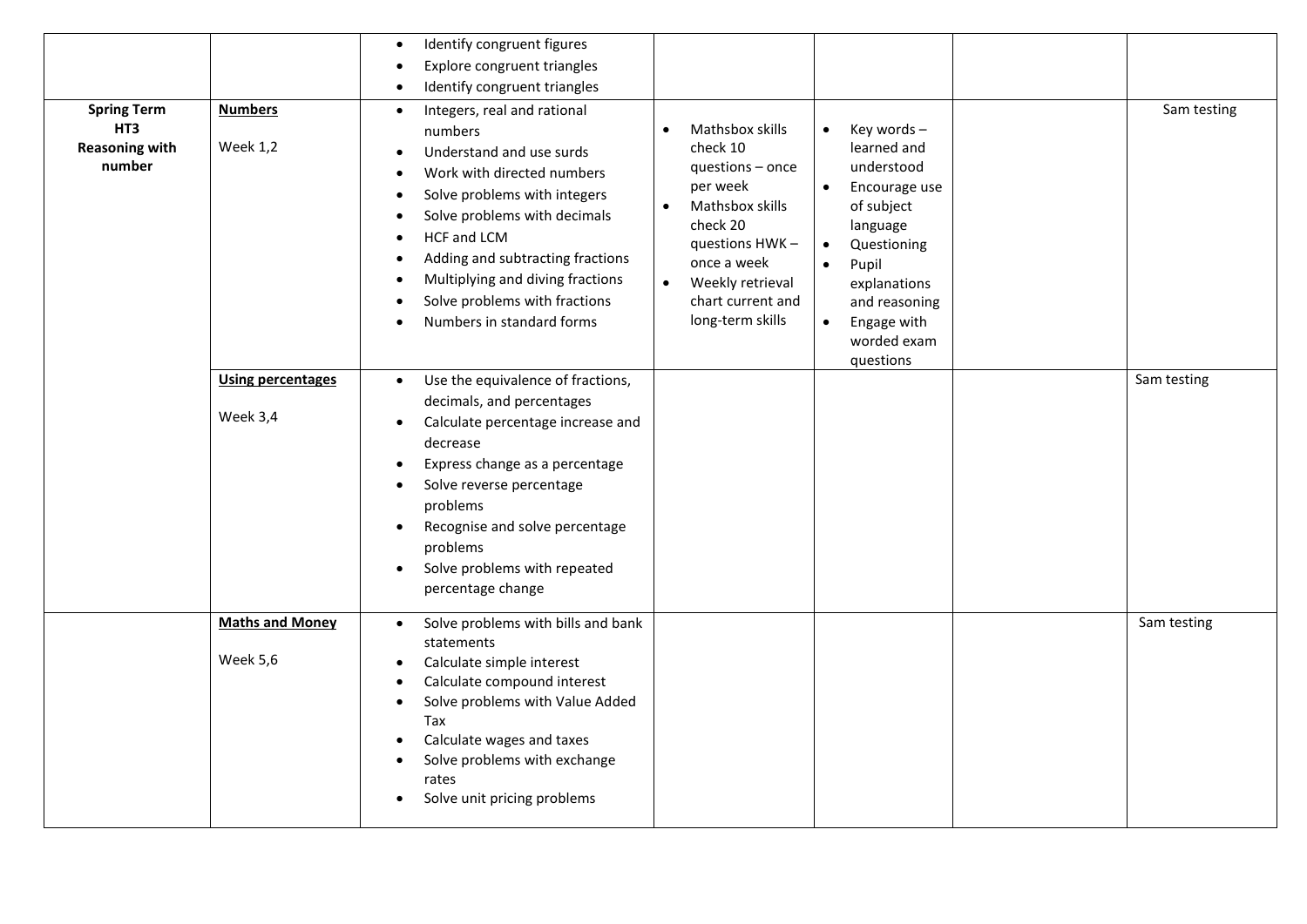| <b>Spring Term</b><br>HT4<br><b>Reasoning with</b><br>Geometry | <b>Deduction</b><br><b>Week 7,8</b>                    | Angles in parallel lines<br>$\bullet$<br>Solve angle problems<br>$\bullet$<br>Solve angle problems with algebra<br>$\bullet$<br>Conjectures with angles<br>$\bullet$<br>Conjectures with shapes<br>$\bullet$<br>Link constructions and geometrical<br>$\bullet$<br>reasoning                                                                                                                                                                                          | Mathsbox skills<br>$\bullet$<br>check 10<br>questions - once<br>per week<br>Mathsbox skills<br>check 20<br>questions HWK-<br>once a week<br>Weekly retrieval<br>chart current and<br>long-term skills | Key words-<br>$\bullet$<br>learned and<br>understood<br>Encourage use<br>$\bullet$<br>of subject<br>language<br>Questioning<br>$\bullet$<br>Pupil<br>$\bullet$<br>explanations<br>and reasoning<br>Engage with<br>$\bullet$<br>worded exam<br>questions | Engineering and<br>architecture and<br>planning | Sam testing<br>End of term test |
|----------------------------------------------------------------|--------------------------------------------------------|-----------------------------------------------------------------------------------------------------------------------------------------------------------------------------------------------------------------------------------------------------------------------------------------------------------------------------------------------------------------------------------------------------------------------------------------------------------------------|-------------------------------------------------------------------------------------------------------------------------------------------------------------------------------------------------------|---------------------------------------------------------------------------------------------------------------------------------------------------------------------------------------------------------------------------------------------------------|-------------------------------------------------|---------------------------------|
|                                                                | <b>Rotation and</b><br><b>Translation</b><br>Week 9,10 | Identify the order of rotational<br>$\bullet$<br>symmetry of a shape<br>Compare and contrast rotational<br>$\bullet$<br>symmetry with line symmetry<br>Rotate a shape about a point on a<br>$\bullet$<br>shape<br>Rotate a shape about a point not<br>٠<br>on a shape<br>Translate points and shapes by a<br>$\bullet$<br>given vector<br>Compare rotation and reflection of<br>$\bullet$<br>shapes<br>Find the result of a series of<br>$\bullet$<br>transformations |                                                                                                                                                                                                       |                                                                                                                                                                                                                                                         | Engineering and<br>architecture and<br>planning |                                 |
|                                                                | Pythagoras<br>Week 11,12                               | Squares and square roots<br>$\bullet$<br>Identify the hypotenuse of a right-<br>$\bullet$<br>angled triangle<br>Determine whether a triangle is<br>right-angled<br>Calculate the hypotenuse of a<br>٠<br>right-angled triangle<br>Calculate missing sides in right-<br>٠<br>angled triangles<br>Use Pythagoras' theorem on<br>$\bullet$<br>coordinate axes<br>Explore proofs of Pythagoras'<br>theorem                                                                |                                                                                                                                                                                                       |                                                                                                                                                                                                                                                         | Engineering and<br>architecture and<br>planning |                                 |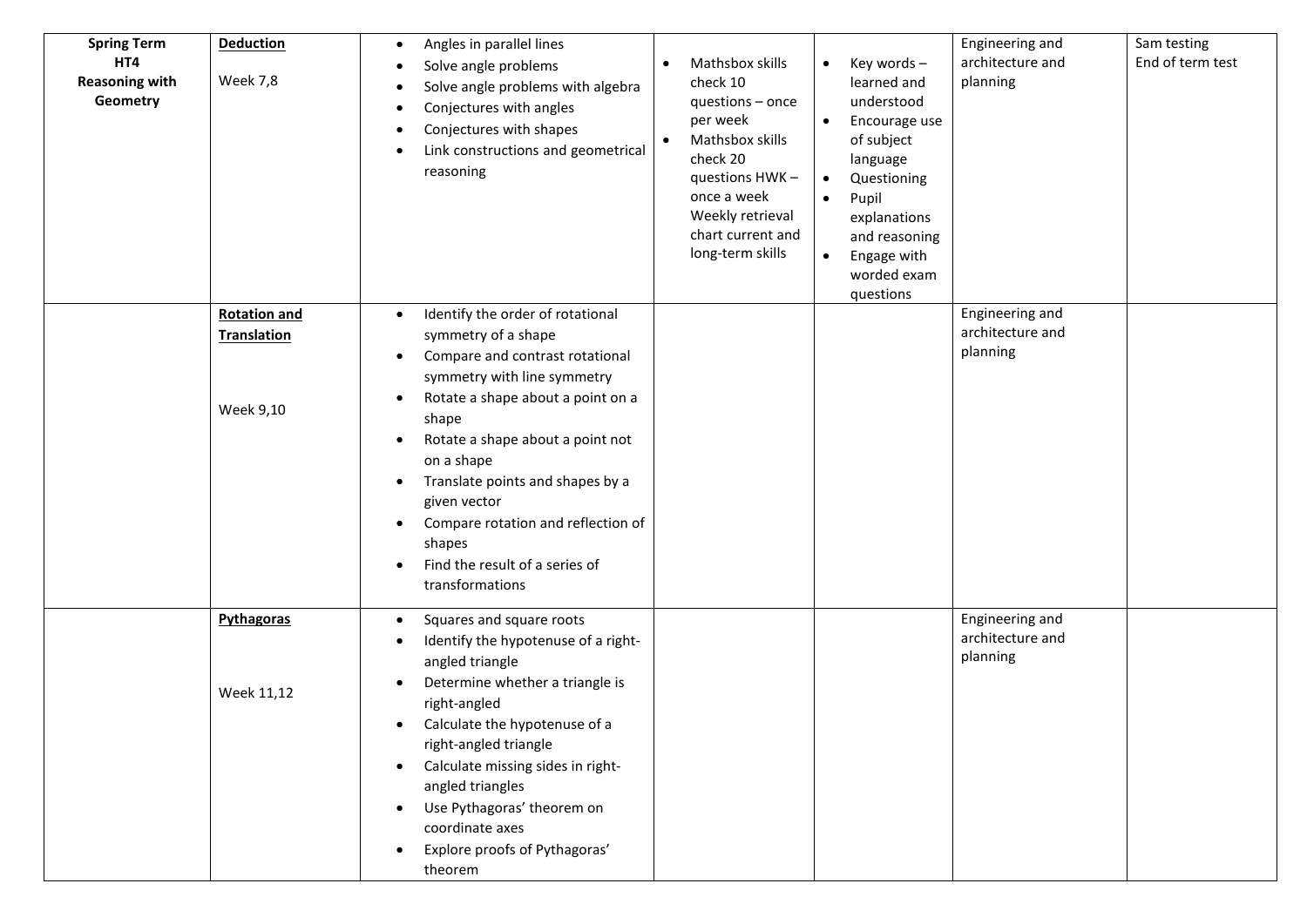|                                                                 |                                                                                                                                  | Use Pythagoras' theorem in 3D<br>$\bullet$<br>shapes                                                                                                                                                                                                                                                                                                                                                                                                                                                                                                                                                                                                                                                                                                                                                                                                                                                                                      |                                                                                                                                                                                                                                 |                                                                                                                                                                                                                                                         |                                                                               |                            |
|-----------------------------------------------------------------|----------------------------------------------------------------------------------------------------------------------------------|-------------------------------------------------------------------------------------------------------------------------------------------------------------------------------------------------------------------------------------------------------------------------------------------------------------------------------------------------------------------------------------------------------------------------------------------------------------------------------------------------------------------------------------------------------------------------------------------------------------------------------------------------------------------------------------------------------------------------------------------------------------------------------------------------------------------------------------------------------------------------------------------------------------------------------------------|---------------------------------------------------------------------------------------------------------------------------------------------------------------------------------------------------------------------------------|---------------------------------------------------------------------------------------------------------------------------------------------------------------------------------------------------------------------------------------------------------|-------------------------------------------------------------------------------|----------------------------|
| <b>Summer Term</b><br>HT5<br><b>Reasoning and</b><br>Proportion | <b>Enlargement and</b><br>Similarity<br><b>Week 1,2</b><br><b>Solving Ratio and</b><br>Proportion<br><b>Problems</b><br>Week 3,4 | Recognise enlargement and<br>$\bullet$<br>similarity<br>Enlarge a shape by a positive<br>$\bullet$<br>integer scale factor<br>Enlarge a shape by a positive<br>٠<br>integer scale factor from a point<br>Enlarge a shape by a positive<br>$\bullet$<br>fractional scale factor<br>Enlarge a shape by a negative scale<br>٠<br>factor<br>Work out missing sides and angles<br>$\bullet$<br>in a pair of given similar shapes<br>Solve problems with similar<br>$\bullet$<br>triangles<br>Explore ratios in right-angled<br>$\bullet$<br>triangles<br>Solve problems with direct<br>$\bullet$<br>proportion<br>Direct proportion and conversion<br>$\bullet$<br>graphs<br>Solve problems with inverse<br>$\bullet$<br>proportion<br>Graphs of inverse relationships<br>$\bullet$<br>Solve ratio problems given the<br>$\bullet$<br>whole or a part<br>Solve best buy problems<br>$\bullet$<br>Solve problems involving ratio and<br>algebra | Mathsbox skills<br>$\bullet$<br>check 10<br>questions - once<br>per week<br>Mathsbox skills<br>$\bullet$<br>check 20<br>questions HWK-<br>once a week<br>$\bullet$<br>Weekly retrieval<br>chart current and<br>long-term skills | Key words-<br>$\bullet$<br>learned and<br>understood<br>Encourage use<br>$\bullet$<br>of subject<br>language<br>Questioning<br>$\bullet$<br>Pupil<br>$\bullet$<br>explanations<br>and reasoning<br>Engage with<br>$\bullet$<br>worded exam<br>questions | Number skills<br>$\bullet$<br>involved in many<br>areas of different<br>work. | Sam testing<br>Sam testing |
|                                                                 | Rates<br>Week 5,6                                                                                                                | • Solve speed, distance and time<br>problems with and without a<br>calculator<br>Use distance-time graphs<br>$\bullet$<br>Solve problems with density, mass<br>$\bullet$<br>and volume<br>Solve flow problems and their<br>graphs                                                                                                                                                                                                                                                                                                                                                                                                                                                                                                                                                                                                                                                                                                         |                                                                                                                                                                                                                                 |                                                                                                                                                                                                                                                         |                                                                               | Sam testing                |